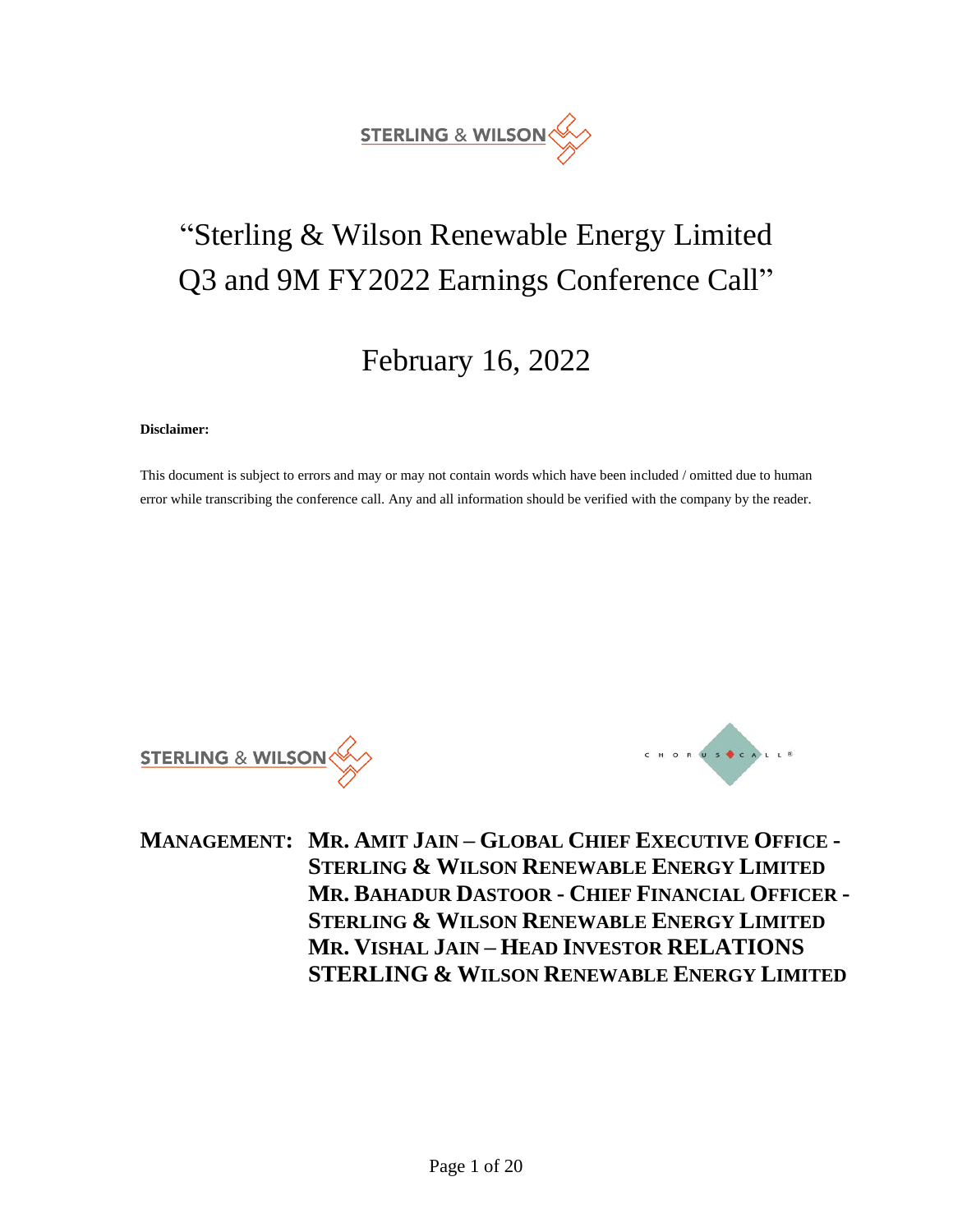

**Moderator**: Ladies and gentlemen, good day and welcome to the Sterling & Wilson Renewable Energy Limited Q3 and nine months FY2022 Earnings Conference Call. This conference call may contain forward-looking statements about the company, which are based on the beliefs, opinions and expectations of the company as on the date of this call. These statements are not the guarantees of future performance and involve risks and uncertainties that are difficult to predict. As a reminder, all participant lines will be in the listen-only mode and there will be an opportunity for you to ask questions after the presentation concludes. Should you need assistance during the conference call, please signal an operator by pressing "\*" then "0" on your touchtone phone. Please note that this conference is being recorded. I now hand the conference over to Mr. Vishal Jain - Head Investor Relations for his opening remarks. Thank you and over to you, Sir! **Vishal Jain**: Thank you Rutuja. Good morning everyone. I welcome you all to Q3 FY2022 earnings call. Along with me, I have Mr. Amit Jain – Global CEO, Mr. Bahadur Dastoor, CFO, and Strategic Growth Advisors our Investor Relations Advisors. We will start the call with an update on the solar industry and operational highlights for the quarter by Amit followed by financial highlights by Mr. Bahadur post this we will open the floor of Q&A. Thank you and over to you, Amit! Amit Jain: Thanks Vishal and a warm welcome to all the participants on this call. I would like to give a quick update on the stake acquisition by Reliance Industries, Solar Power Industry and other allied renewable businesses and status on our business operations. So, I will start by giving update on acquisition of 40% stake by Reliance New Energy Limited (RNEL), a wholly owned subsidiary of Reliance Industries Limited. RNEL has completed acquisition of 40% stake in Sterling & Wilson Renewable Energy Limited via combination of primary investments, secondary purchase and open offer. In December 2021, Reliance Group invested Rs.1,100 Crores through preferential issue representing 15.46% of post preferential issue equity share capital of the company. This cash flow has strengthened the balance sheet and improved the financial profile of our company and have made it net debt free. Post this, in January 2022, under tranche 1, Reliance Group acquired additional 9.70% stake from Shapoorji Pallonji and Company Private Limited after which they came out with open offer. In the open offer Reliance Group acquired 4.47% of stake in the company at Rs.375 per share. In February 2022, under tranche 2, Reliance Group acquired 1.97 Crores shares from SP Group and Mr. Khurshed Daruvala (KYD Group) at Rs.375 per share representing 10.37% of equity share capital. Post tranche 2 completion,

Reliance Group now holds 40% of the total paid up equity share capital of Sterling &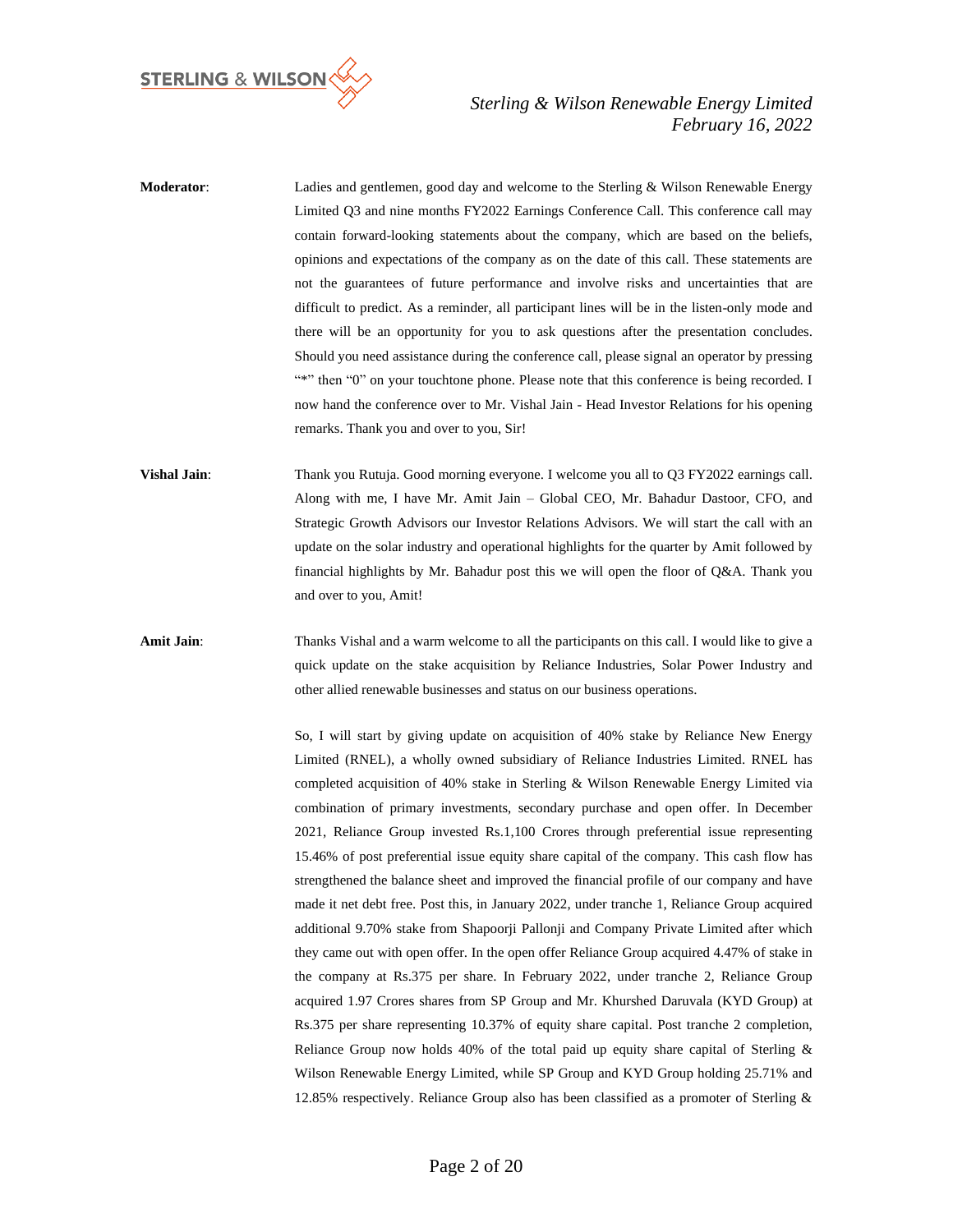

Wilson Renewable Energy Limited along with the existing promoter and promoter group. The board will be reconstituted to include two directors from Reliance Group and additional independent directors. Mr. Khurshed Daruvala will continue to be the chairman of the board and lead the next phase of growth of Sterling & Wilson Renewable Energy Limited.

Reliance is committed to make India a global leader in green energy based on the latest and most competitive technology and development capabilities. SWREL, with its engineering talent, deep domain knowledge, global presence, and experience in executing some of the most complex project globally, will become an important part of solar value chain of Reliance Group. SWREL will immensely benefit from Reliance Group's integrated new energy vision which will further strengthen our position as a leading EPC and O&M player globally. This will provide us with great opportunity to accelerate over revenue growth over medium to long term.

Now coming to solar EPC industry and opportunities. There are strong levers which will drive robust growth globally over coming years. Stronger policy support from the government in terms of tax incentives, favorable policies for renewable sectors coupled with ambitious climate targets announced for COP26 are going to drive demand for solar energy to new records worldwide. As per the International Energy Agency, by 2026, global renewable electricity capacity is estimated to rise more than 60% from 2020 level to over 4,800 giga watt - equivalent to the current global power capacity of fossil fuel and nuclear combined. Renewables are set to account for almost 95% of the increase in global power capacity through 2026, with solar PV alone providing more than half.

With the Indian government accelerating its plans for clear energy transition, with our Honorable Prime Minister Narendra Modi pledging to build 500 giga watts of renewable energy and ensure that half of our energy requirements will come from renewable resources from 2030, we expect outstanding growth is Indian solar power industry in the years ahead.

Despite the record increase in module commodities and freight over the last 15 months, the LCOE for solar plant is still cheaper than the traditional source of energy as well as renewable sources of energy.

It is estimated that solar PV utility scale market, excluding China, is expected to grow at 15% CAGR over the next few years, with growth led by developed markets like US, Europe, Australia as well as the Indian market.

I would like to state that with our global reach, strong relationship with customers and lenders as well as induction of Reliance Group as additional promoters of the company we are well positioned to capitalize on these growth opportunities.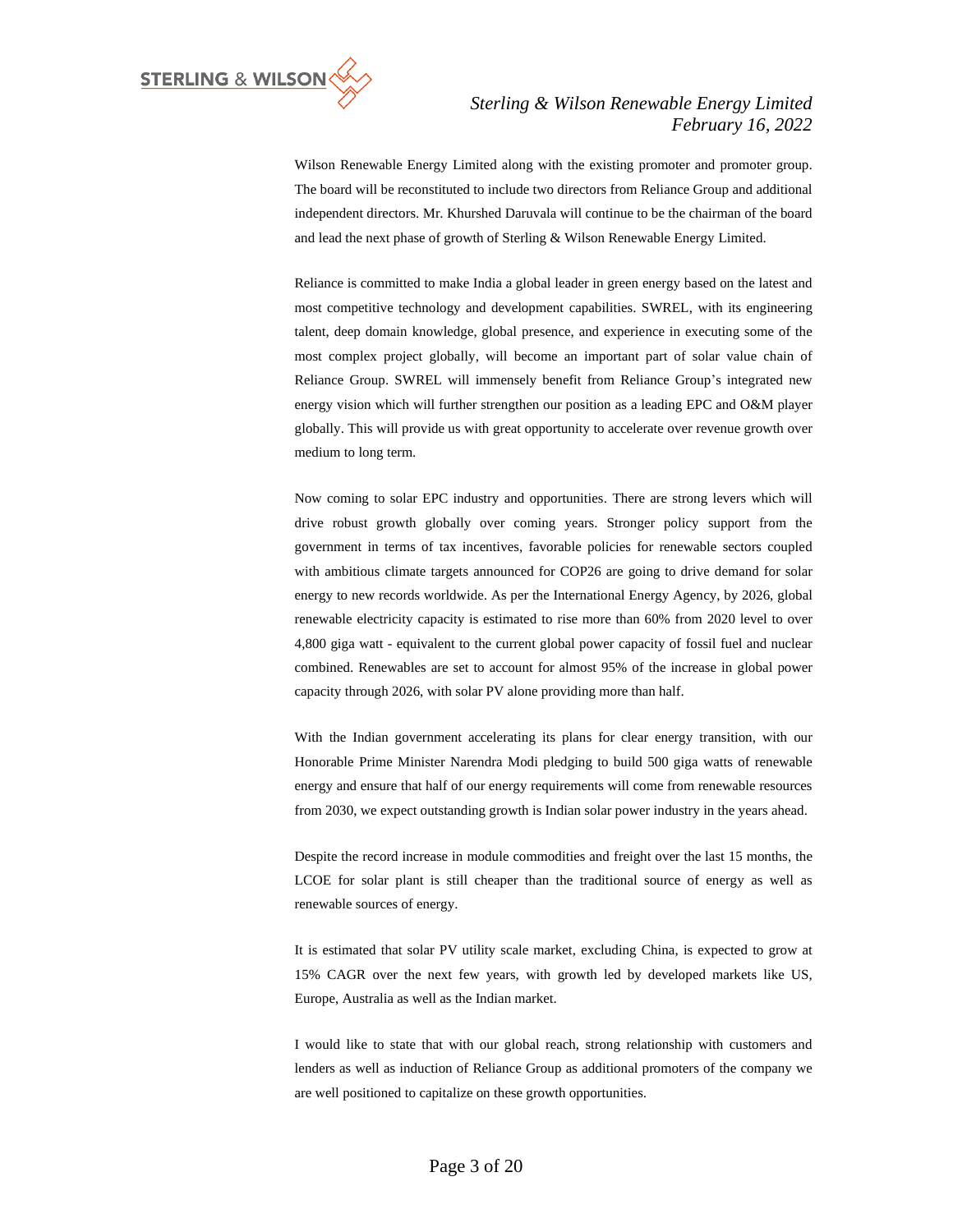

Now one of the other strong core area of O&M. Our solar O&M portfolio as of date is 6.2 giga watt with third party O&M constituting approximately one third of the portfolio. Reduction in O&M portfolio during Q3 FY2022 is primarily on account of sale of plants by clients to customers having their own O&M teams. We are focusing on increasing international O&M portfolio through organic and inorganic route. Our enhanced value to customer through O&M differentiators like drone thermography, strong analytics and predictions, IV curve tracers, underground cable fault finders etc will help us to expand our O&M portfolio.

I will give you some updates on battery energy, and storage business. The battery, energy, and storage business (BESS) and energy storage system (ESS) is expected to grow by two times in next four years to \$12 billion annually. UK and Europe will be the next big consolidated market with UK, Germany, France, Italy, and Spain being top five countries. We have added team of battery experts, sales and execution team to capture this market opportunity and have bid order pipeline of 1.5 giga watt across US, Australia, Europe and LATAM.

Coming to the order book. As we have mentioned in our earlier investor call, there has been significant delay in finalization of orders in FY2022 due to unprecedented increase in modules, commodities, and freight cost resulting in order finalization getting pushed to FY2023. Module prices and logistics cost have softened slightly from January 2022 onwards and we anticipate them to normalize by September 2022 which will propel the developers to move forward towards order finalization. We expect to bag major solar PV, EPC projects in our addressable markets in coming quarters.

Our unexecuted order book as on February 15, 2021, before adjusting for revenue post December 31, 2021, stands at Rs.5,559 Crores which is executable over next 12 months. This excludes solar EPC order amounting to Rs.2030 Crores which may now be unviable for developers considering increased module and commodity cost for which we are in discussion with our customers.

It is important to note that module price risk is limited only to pending partial supply for one project aggregating to 322 mega watt amounting to Rs.760 Crores.

However, unexecuted order value includes an order amounting to Rs.1,500 Crores relating to waste to energy project in UK. Post the primary infusion in the company, our focus has shifted to scaling of solar business to meet the huge demand which will be generated due to the strategic investment. The Board of directors have taken a decision not to pursue this contract at this point of time and focus our energies on our core business. The same shall be excluded from the unexecuted order value on completion of various formalities including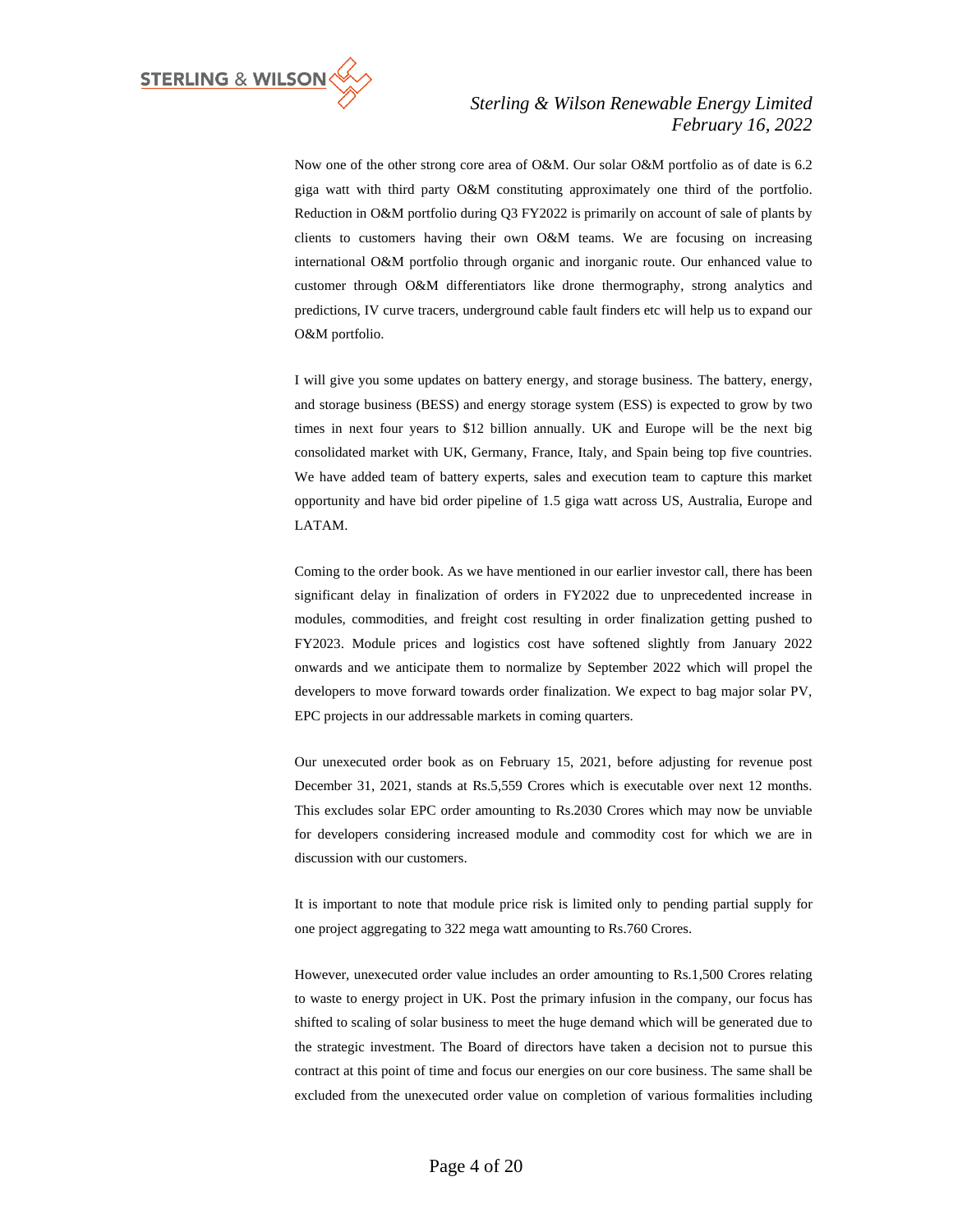

novation of the contract. With this I will ask Mr. Bahadur, our CFO, to take you through consolidated financial highlights. Thank you very much.

**Bahadur Dastoor**: Thank you, Amit and good morning. I will take you through the consolidated financials for nine months ended December 31, 2021. Revenue for nine months as increased by 11% to Rs.4,128 Crores as compared to Rs.3,716 Crores in nine months FY2021. O&M constituted 4.2% of total revenue in nine months FY2022.

> The region wise revenue breakup is as follows: Australia contributed 59.64%, Americas contributed 30.50% followed by India, which contributed 8.77% and the balance 1.09% by MENA Africa region and the rest of the world.

> At a company level, the gross margins were impacted significantly in nine months FY2022 on back of increase in module prices and accounting for liquidated damages cost based on settlements done / ongoing with customers.

> If we were to eliminate these unprecedented price increases and related costs, then normalized gross margin for nine month FY2022 would have been 0.7%. The normalized margins for nine month FY2022 continue to remain lower on an account of carry forward impacts of items, which had affected FY2021.

> As part of the transaction with the Reliance Group the company has signed an indemnity agreement with the SP Group, KYD Group, and Reliance Group on December 29, 2021. According to this agreement the SP and KYD Group would indemnify and reimburse the company and its subsidiaries for a net amount if it exceeds Rs.300 Crores on settlement of liquidated damages pertaining to certain past and existing projects, old receivables, direct and indirect tax litigation as well as certain legal and regulatory matters. These amounts would be settled on September 30 of each succeeding year, on the basis of the final settlement amounts with customers, suppliers, and other authorities. SP and KYD group are consequently entitled to net of the amounts payable, with specified counter claims levied and recovered by the company and its subsidiaries on its customers and vendors relating to these matters. As at December 31, 2021, the company and its subsidiaries have made provision equivalent to Rs.300 Crores, including Rs.158 Crores towards liquidated damages during the quarter ended December 31, 2021. There will be no further impact on the results of the company beyond December 31, 2021 on settlement of liquidated damages, old receivables, direct and indirect tax litigation as well as legal and regulatory matters in accordance with the indemnity agreement.

> Recurring overheads for nine months increased by 10% to Rs.261 Crores. In nine months, we have accounted for accelerated mark to market loss of 21 Crores on account of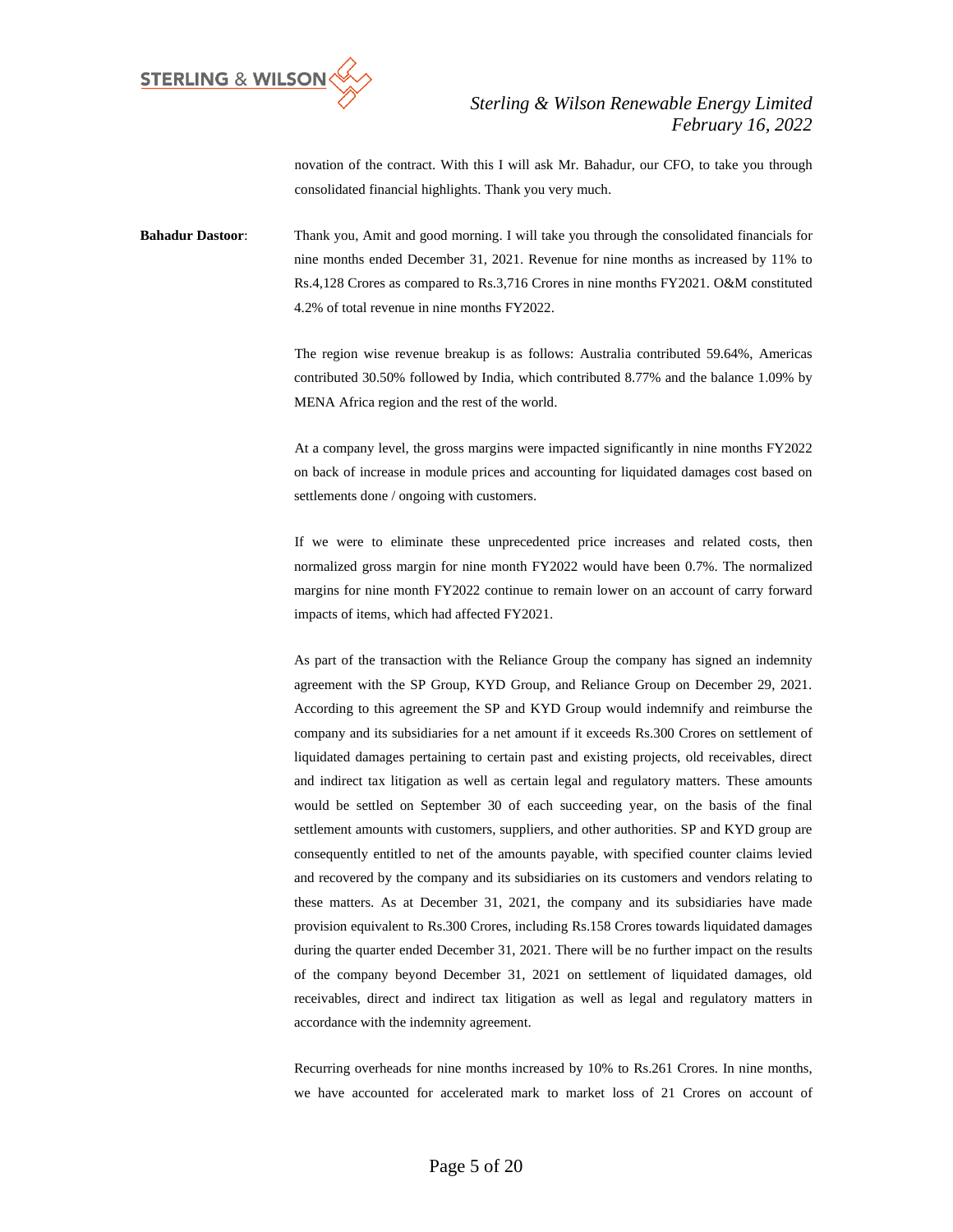

cancellation and re-booking of forward contract on expiry relating to ongoing projects which resulted in accelerated accounting of losses. The same has been flushed out from effective portion of cash flow hedge of the OCI resulting in negligible impact on shareholder's funds. The same would be reversed in the coming quarters and would be recorded as gains.

Now, coming to the balance sheet. As on December 31, 2021, net worth stood at Rs.1,062 Crores. The increase in net worth was mainly on account of the preferential issue to Reliance Group amounting to Rs.1,100 Crores. The same was partially offset against loss for the period.

As of December 31, cash and cash equivalent stood at approximately Rs.858 Crores. The borrowings from bank stood at Rs.280 Crores on account of repayment from proceeds and against collection of ICDs and preferential issue made to the Reliance Group. Our company is net debt free as on December 31, 2021 with net bank balances of Rs.578 Crores.

Advance and performance bank guarantees encashed by four customers amounted to Rs.588 Crores including Rs.184 Crores banks guarantee encashed in December 2021. With one customer we have signed the final settlement agreement and the encashed amount of Rs.176 Crores has been refunded by the customer in January 2022. We are in discussion for similar settlement agreement with another customer of the same group on another project which is 84% completed and is expected to be concluded in the near future. With respect to balance two customers whose projects are virtually completed, the company is in advanced stage of discussion and is confident of recovering the amount in the coming quarters.

As on December 31 we had a negative working capital of Rs.637 Crores as compared to negative working capital of Rs.530 Crores as on March 2021.

Receivables due for more than one year as at December 31, 2021, stood at Rs.403 Crores compared to Rs.412 Crores due for more than one year as at September 30, 2021. They comprise of related party receivable of Rs.166 Crores, which includes receivable of Rs.113 Crores against which the company has received unconditional assurance of proceeds from sale of plant. The same is expected to be realized by March 2022.

With this we can now open the floor to questions and answers.

**Moderator**: Thank you very much. We will now begin the question and answer session. The first question is from the line Abhineet from Emkay Global. Please go ahead.

Abhineet: Yes good morning everyone and thanks for the opportunity. So on this waste to energy project that you said which we will be not doing as per the board of directors decision - so is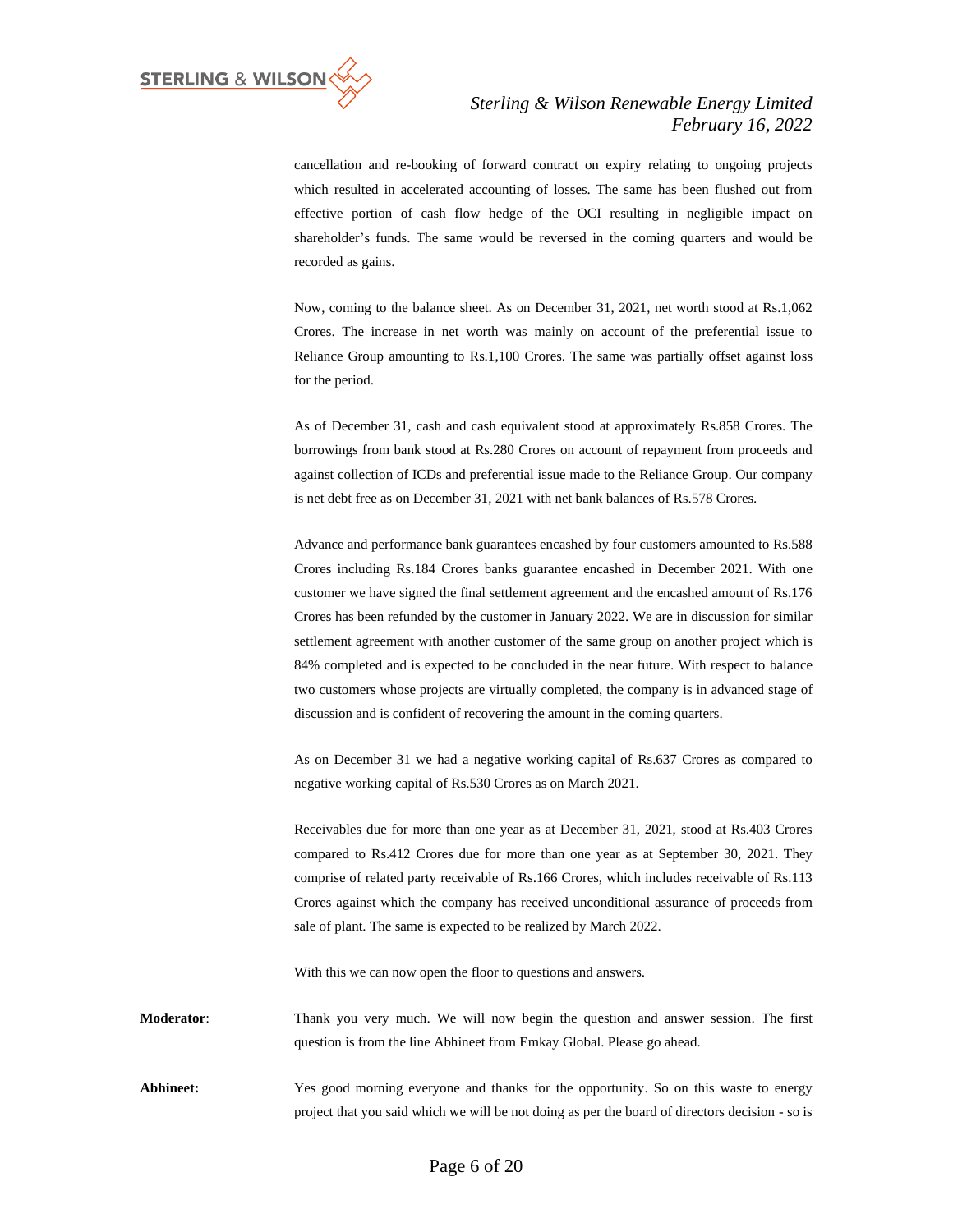

there any negative impact of that that we will have to take in our books in the coming quarters?

**Bahadur Dastoor**: There will be no impact of this in the coming quarters. The project is in the process of getting novated with the joint EPC contractors. The company will be having no impact of this at all.

Abhineet: Okay and secondly our unexecuted order book stands at Rs.5,500 Crores and if we exclude this Rs.1,500 crore and we are at Rs.4,000 crore which looks like the lowest order book we have had probably in last few years. So just if you can comment how do you see the coming years in terms of revenue because at Rs.4,000 crore, the quarterly run rate that we have is around Rs.1,500 crore. So if you can throw some light on what could be the order visibility where we have bided or something of that sort.

- **Amit Jain:** As we have explained in our previous investors calls, that because of the uncertainty in the market and volatility in module and commodity prices, the decision has been shifting and all the major order decision is getting moved to FY2023. So the order bid pipeline remains robust and we expect that in FY2023 it will come back to levels it was previously and the strike rate and the order book position will be normalized if we do not see same uncertainty and volatilities in the market.
- Abhineet: If you can just spend some time on the geographical pipeline what is the pipeline for US, Middle East, Australia? How is it placed today?
- Amit Jain: It is around 2.5 giga watt for USA, around 3 giga watt for Europe and Lat Am, Australia is 2 giga watt, for Middle East, South East Asia, CIS, it is 5 giga watt, in India it is around 6 giga watt. The total pipeline is around 20 giga watt of the market which we cater to.
- **Bahadur Dastoor**: We may also want to add that generally if you look at the past, our strike rate in India has been high at roughly about 25% and for the rest of the world it has been around 14 to 15%. Keeping that in mind as well as the fact of the order book pipeline that Mr. Amit has just mentioned it gives a good indication of where we should be in 2023, once the market again opens. If you were to look at the orders that have been finalized in the nine months to now, it is barely 2.5 giga watts this year as compared to 12 giga watts in the previous year - that itself shows that the market has shrunk to almost 20% to 25% of what it was. With the market again slated to go back to a 15% CAGR compared to the previous year, not this one. We can again come back to where we were.
- Abhineet: This 2 giga watt that you are saying is ex of India Sir.
- **Bahadur Dastoor**: 2.5 giga watt is ex of India yes.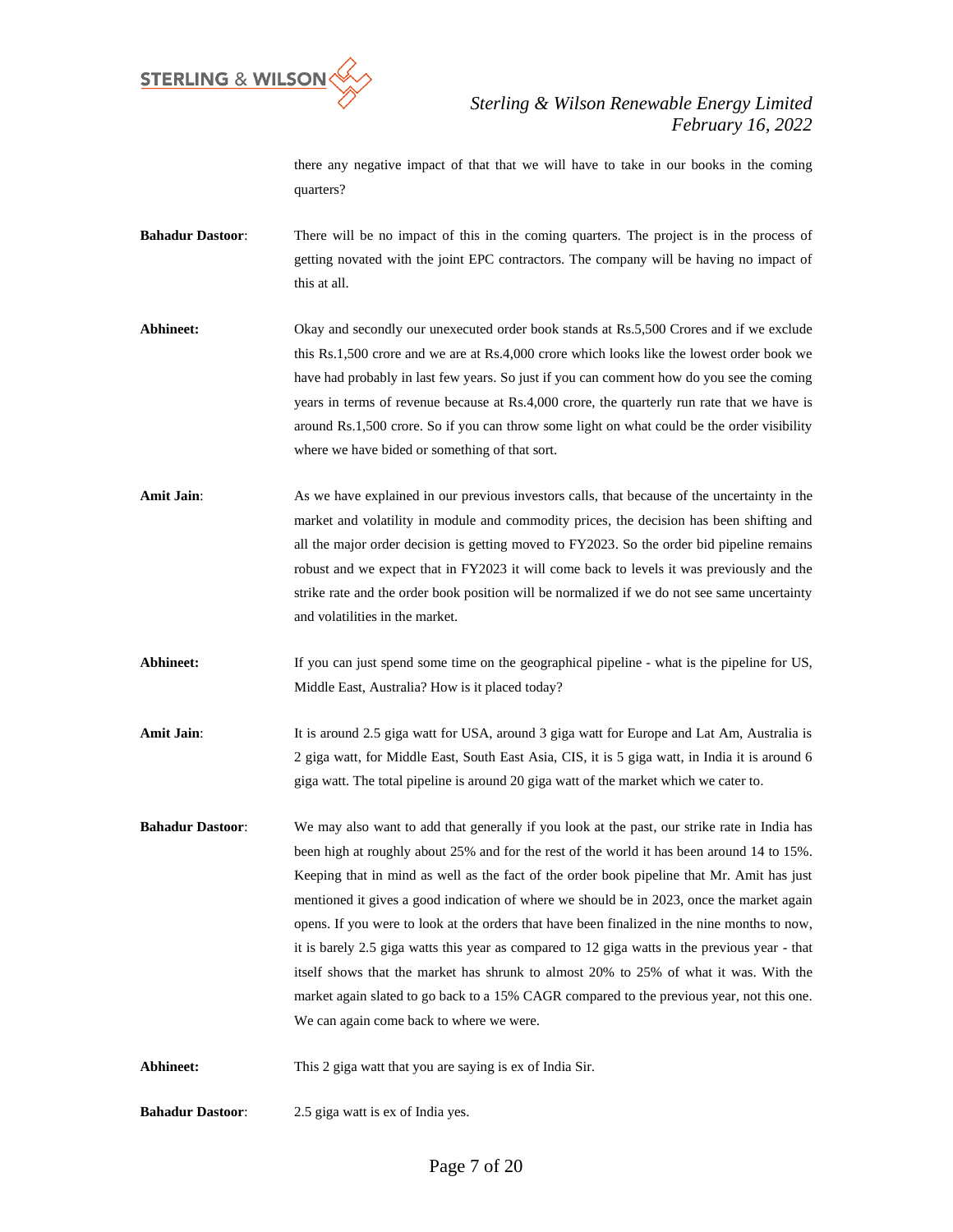

- Abhineet: Any comments on the Indian markets with BCD coming in and etc. Do you see significant ramp up in upcoming period where a huge amount of capacity buildup is expected in the next few years? India has been adding maybe anywhere between 6 to 10 giga watt. So any significant ramp up from here on the solar side?
- Amit Jain: You have rightly said there is going to be significant capacity addition in India and our strike rate has conventionally been very high in India at 25%. For the market like we cater, we expect a significant ramp up in coming quarters and years in India.

Abhineet: Thanks Sir. Those were my question. Thanks a lot.

**Moderator**: Thank you. The next question is from the line of Puneet from HSBC. Please go ahead.

**Puneet:** Yes thank you so much for the opportunity. My first question is in the terms of the nature of contract that you are signing on the EPC side. Are you saying that you are no longer taking any module price risk?

**Bahadur Dastoor**: We have explained in our calls before. We continue to be risk averse in terms of the module price risk. We are not taking those risks, as well as passing back risks to our module manufacturers to the extent that it is possible - either in the form of bank guarantees or moving module manufacturers to joint EPC contractors - those thoughts continue. We are in the market. There are certain market dynamics that have to be followed. But as of right now the organization continues to push to not take module risk.

**Puneet:** Yes Sir if you can add, what do you mean by bank guarantees and joint EPC?

**Bahadur Dastoor**: So in terms of bank guarantees, we are asking for higher bank guarantees than what we were asking in the past - thereby protecting ourselves for module price hikes. At the same time, if the contract requires that modules needs to be part of the EPC contract and if it is built along with the joint EPC contractor - then in that case we do not take the module as part of our scope but keep it as part of the scope for joint EPC contractor thereby protecting ourselves. That is what I meant by bank guarantees and joint EPC.

**Puneet:** Any thoughts of how you see module prices correcting or going up end of this year.

Amit Jain: We have already started witnessing correction in module pricing. So they have come down by almost 10% from the levels which they went in December. So we expect going forward till September 2022, the normalization of pricing i.e. price correction in modules - that will give impetus to all the developers for contract finalization and that will see an upswing in the market.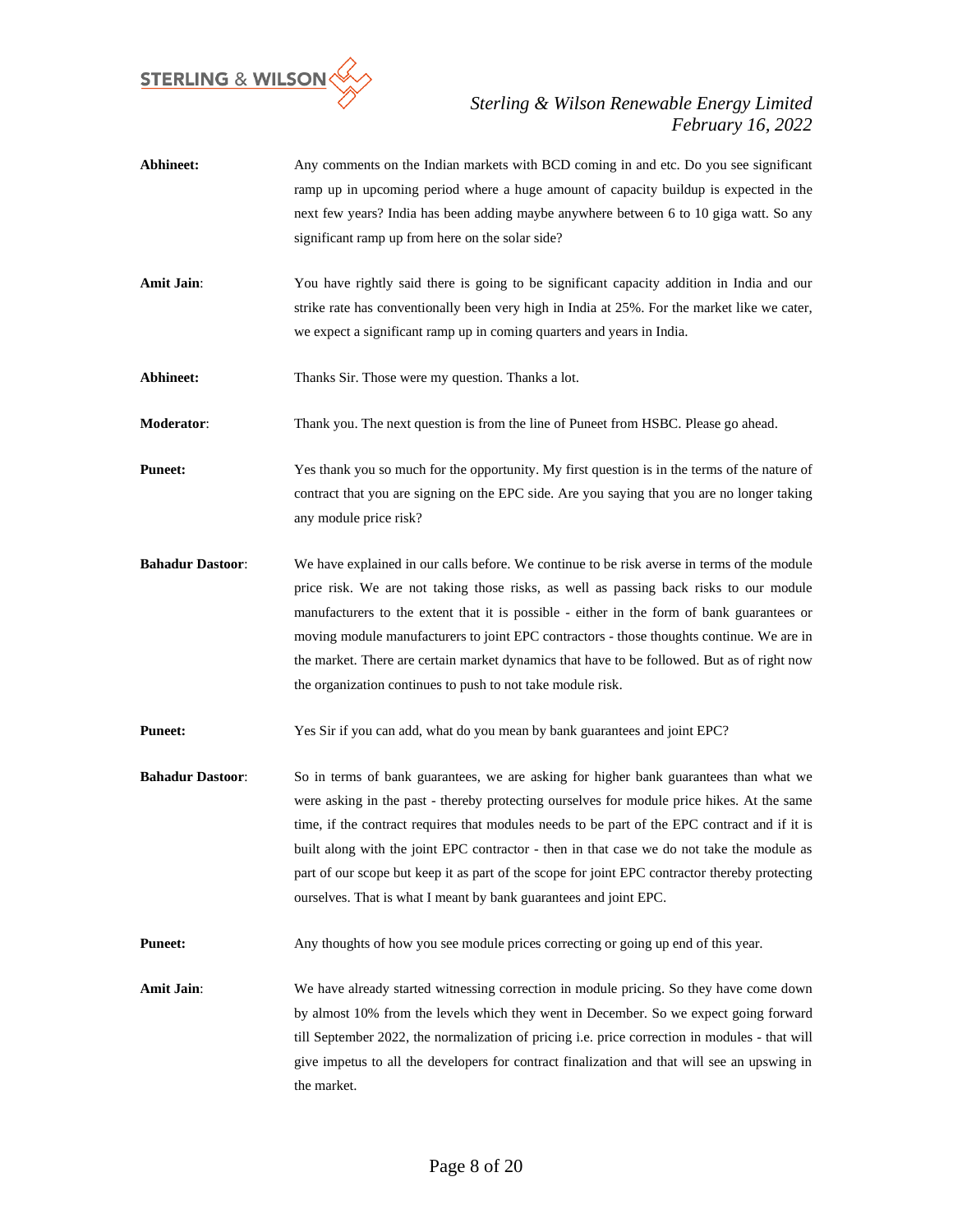

- **Puneet:** So are you seeing that developers are actually waiting for those prices to fall before they give out contracts to you.
- **Amit Jain**: Actually there were lot of orders were decided through bidding routes and earlier the module prices were considered at a lower level. So at those pricing the IRR are coming down, the decisions have been pushed out – that we have witnessed globally. And with this correction in module prices, it will prompt developers to take decision and I see the orders getting decided in coming quarters.
- **Puneet:** My second question is on your battery business. What kind of offtake are you expecting going into future and how are those contracts different from what you signed at solar EPC level. Is there any material risk or pricing risk that you are taking there?
- Amit Jain: In those contracts also, the normal EPC risk would be there. The kind of volatility we have seen in the market last year - so we will be taking similar precautions as we are taking with the module manufacturers. But the normal EPC risk would remain - but from risks of any kind of major volatility or major component, we will protect ourselves.
- **Puneet:** What is the rough pricing for these new battery projects both in terms of mega watt and may be rupees per mega watt.
- **Amit Jain:** That depends upon the geography so that varies a lot as to where we are executing the project and what kind of technology and what kind of usage we are putting to - so that is highly variable and depends upon the geography and usage which we are projecting. So as and when various market models are developing, this cost will keep on varying because battery sizes and battery technology is also upgrading and the cost profile is also changing. So that I cannot give you any exact figures on that account as of now.
- **Puneet:** Okay understood that is helpful. Thank you so much.
- **Moderator**: Thank you. The next question is from the line of Ankit Gupta from Alchemy Capital. Please go ahead.
- **Ankit Gupta**: Hi Sir. Just for better clarity, you said around Rs.5,500 Crores of order book out of which Rs.1,500 will be reduced, so around Rs.4,000 Crores of solar EPC order book and then Mr. Amit mentioned that around Rs.760 Crores of order book will be having module price risk. For the remaining Rs.3,200 to 3,300 crores of order book we can assume gross margins which were earlier because we have taken some losses or the gross margins will be 0.9% or 1% which we have mentioned for the past nine months?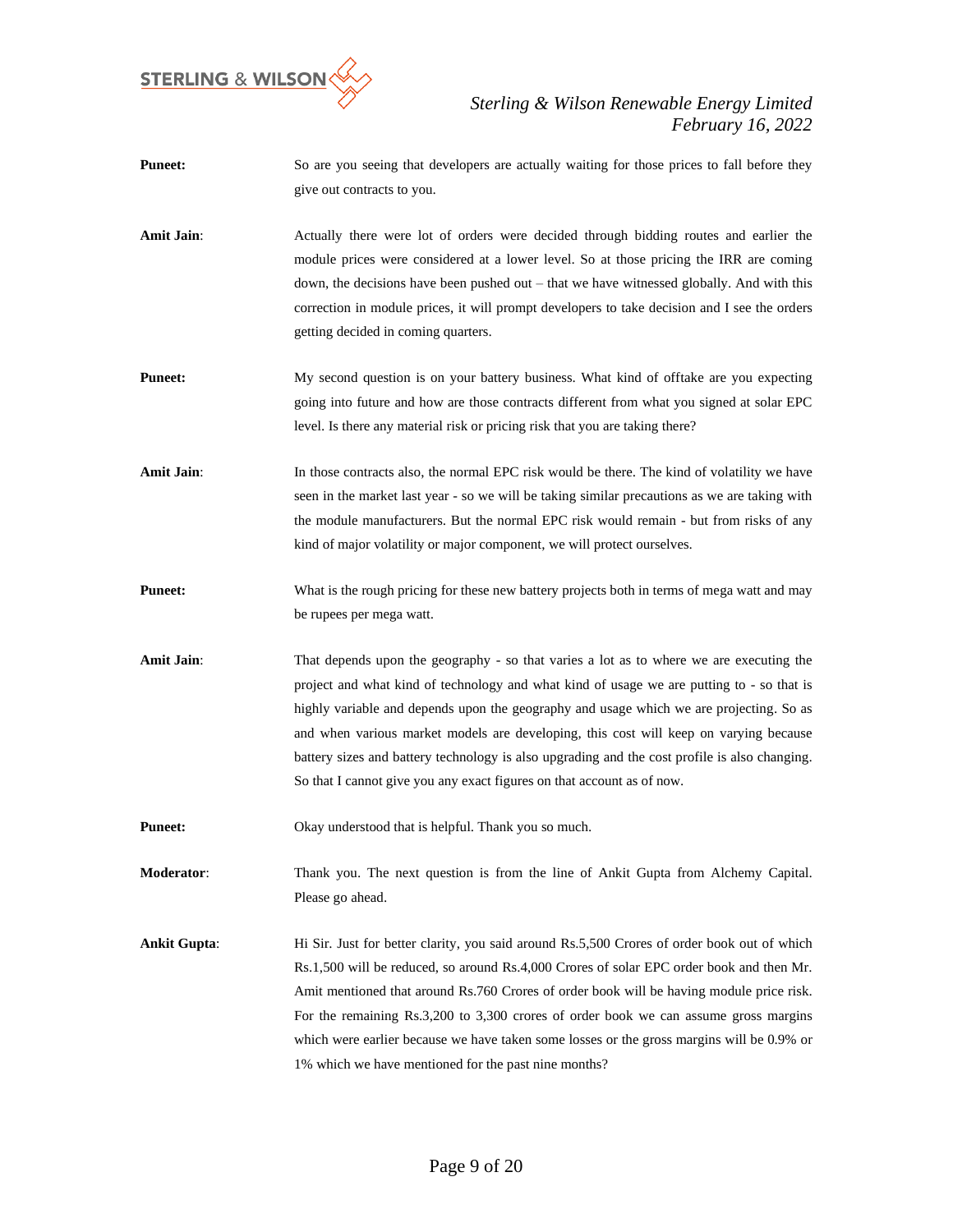

- **Bahadur Dastoor**: Yes gross margins have dipped significantly. For the remaining UOV, we expect the gross margin to be at low single digit for the rest of the order book, considering all the losses that we have already taken.
- **Ankit Gupta**: Despite the losses we have taken, then also our gross margin will be in the low single digit.
- **Bahadur Dastoor**: Yes because the margins have been suppressed due to the various module hits that we have taken. So whilst the rest of the order hits have been taken, we will have the carry over effect of the suppressed margins and hence while the losses have been taken, the order margins will continue to remain suppressed in low single digit.

**Ankit Gupta:** And just to understand you were telling about indemnity agreement. Can you just explain it slightly more what it is.

**Bahadur Dastoor:** Could you just repeat that question please.

- **Ankit Gupta**: Mr. Amit was explaining some agreement, that there will be no more losses from post December quarter post Rs.300 Crores of losses. He was telling something I have missed that.
- **Bahadur Dastoor**: There is an indemnity agreement which has been signed between the company and the promoters - old and new. On the basis of that for certain categories of items - namely liquidated damages, receivables of old projects, certain legal and regulatory matters as well as direct and indirect taxation, for a net amount in excess of Rs.300 Crores, once the final settlement has been crystalized, the existing promoters which means erstwhile promoters prior to Reliance coming in (the SP and KYD group) will reimburse the company on  $30<sup>th</sup>$ September of each year for whatever is the amount which is crystallized over and above Rs.300 Crores. The company has already made provisions up to Rs.300 Crores and therefore anything further on these matters will not impact the results of the company.

**Ankit Gupta**: Understood and last question from my end. The O&M order book has also reduced from around 8.7 to 6.2 giga watt and you said that it is because the clients are selling the projects. But the O&M agreement must remain with us only even as the clients are selling it to someone else. So what is the catch here?

**Bahadur Dastoor:** It is not necessary that once it is sold, the O&M agreement will continue because the new developer if he is having an O&M team within himself he can choose to do that on his own. Therefore there is a reduction from 8 giga watt to 6 odd giga watt on sales of certain plants to new ones.

**Ankit Gupta:** And Sir do we see this risk in the remaining list also.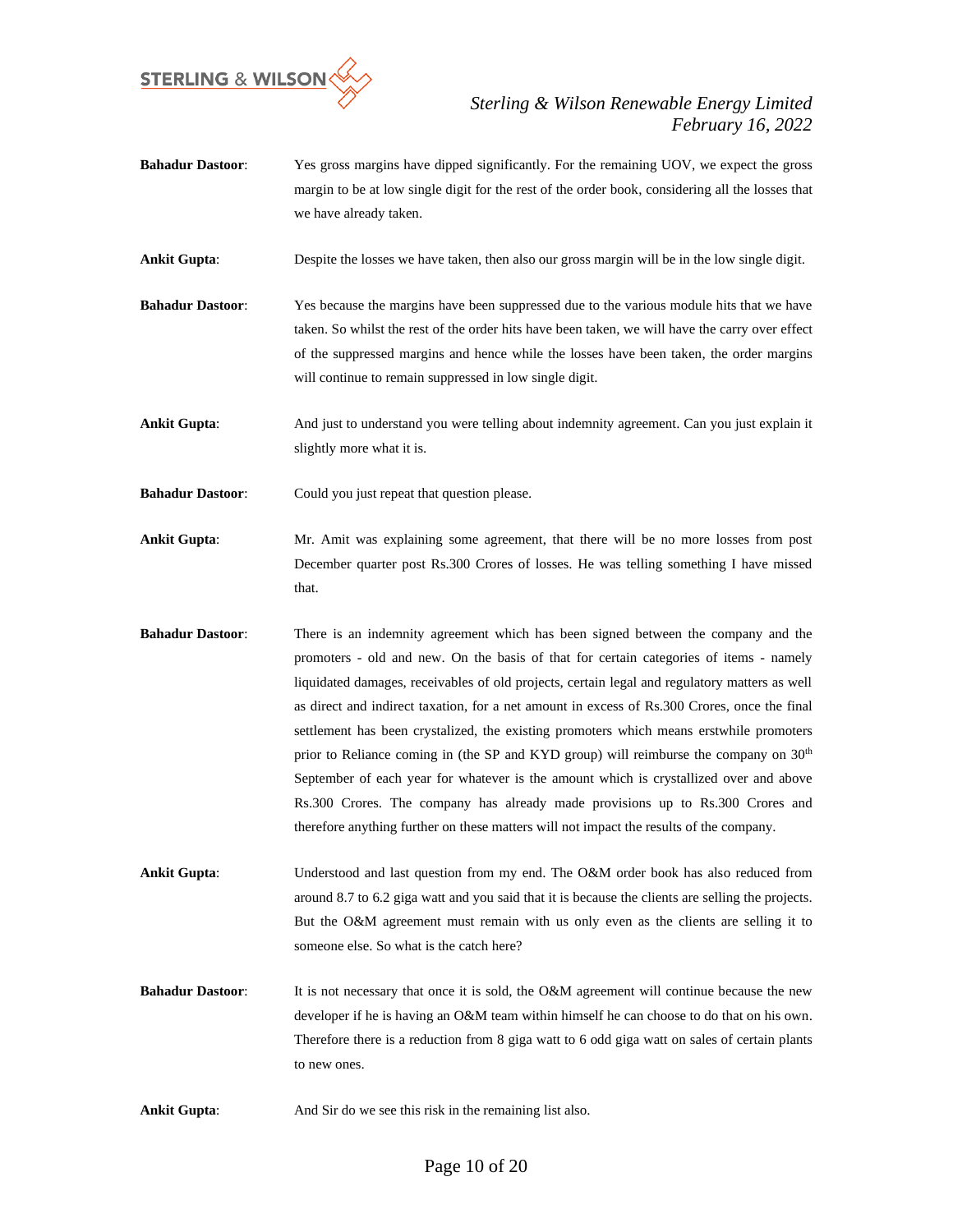

- **Bahadur Dastoor:** In fact, we will see the O&M order book slightly rising as we complete more of our in house plants. At the present we do not see this risk.
- **Ankit Gupta**: Understood and last question from my side, we have seen gross margin dip in O&M also. They were consistent around 35%. This quarter we have seen a significant dip in O&M also. So why have the margins declined in O&M.
- **Bahadur Dastoor**: O&M is not going on percentage of completion. It is revenue less cost. In the case of O&M for this particular quarter, there are certain costs which have been incurred but the O&M revenue will come in the next quarter. Also, there are certain small settlements done on closure of these existing jobs, which have impacted us. This has effectively given a Rs.12 Crores impact on the O&M margin. Where we to add the Rs.12 Crores back to the 5 Crores margin it would be about Rs.17 Crores or 35.79% which is your normalized O&M margin.
- **Ankit Gupta:** Got it. Thank you Sir.
- **Moderator**: Thank you. The next question is from the line of Anupam Gupta from IIFL Capital. Please go ahead.
- **Anupam Gupta:** Good morning Sir I have three questions, firstly just to clarify so once you exclude the WTE order, effectively we have zero order book in Europe - that is the right way to look at it?
- **Bahadur Dastoor**: Yes you are right.
- **Anupam Gupta:** Okay second question is on the LDs which you have settled and you have received some amount in January and expect further receipts from the balance three projects.
- **Bahadur Dastoor**: That is bank guarantee Anupam, not LD.

**Anupam Gupta:** Sorry bank guarantee, so do you expect to reverse certain provisioning which you have done for those projects and it can help your gross margin in fourth quarter or first quarter of next year.

- **Bahadur Dastoor**: That depends. The bank guarantee amount would be completely recovered. If there are any further LDs which have to be provide on those projects, those would, as we have explained not impact the company because it would be covered under the indemnity agreement.
- **Anupam Gupta:** What I wanted to understand, let us say you have very large impact of gross margin in the nine months. What portion of that can get reversed because your settlement will be done from these four customers?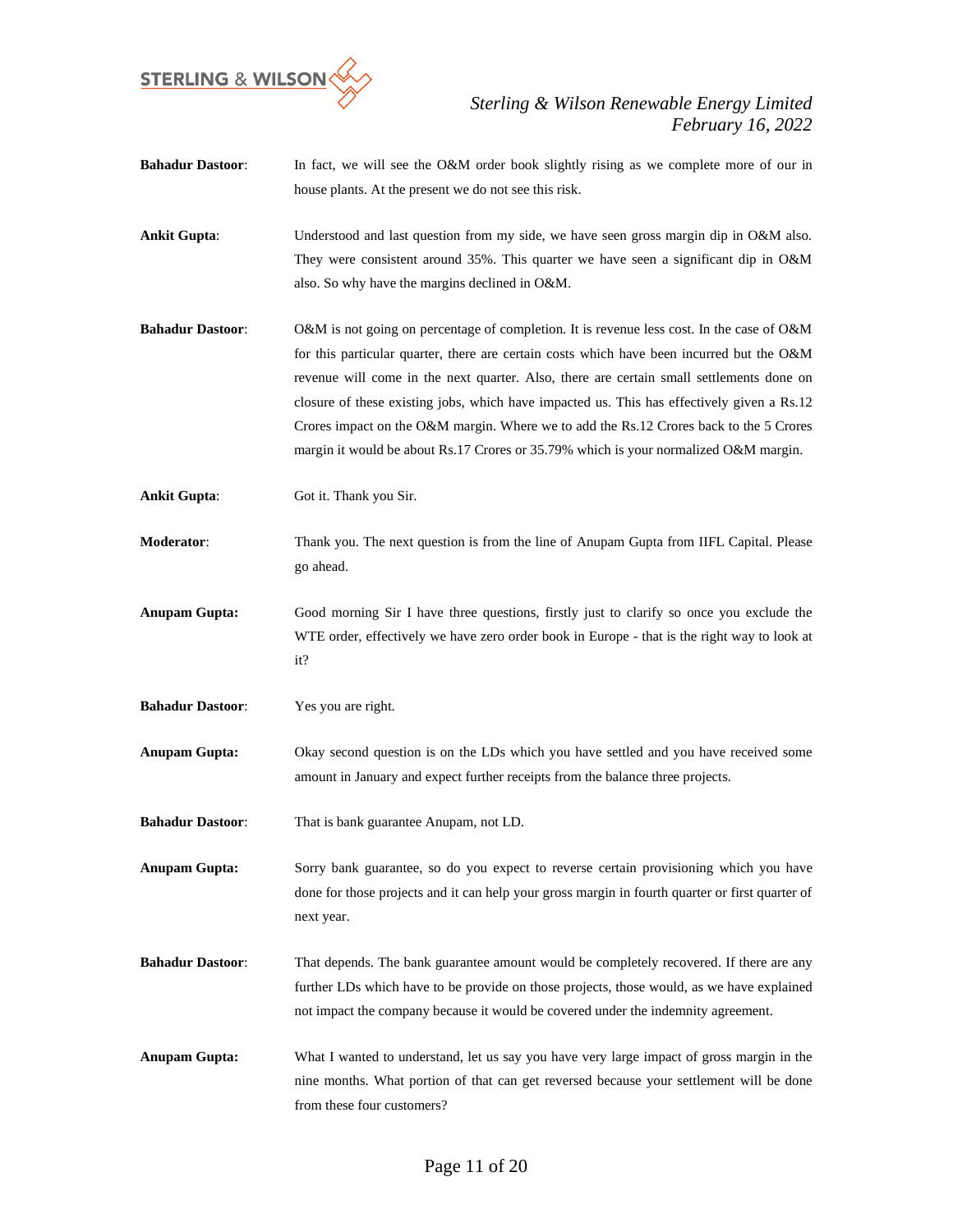

- **Bahadur Dastoor**: That will depend on the settlement amount, which is presently under negotiation. We have not provided for any bank guarantees. We have provided for LDs. LDs are separate. So since this entire bank guarantee is also in a way covered under the indemnity agreement because it has been recovered against liquidated damages - there will be no further provisioning. It will only be a reversal in terms of cash.
- **Anupam Gupta:** Understand and lastly on indemnity agreement does it only cover the related party transaction of the SP Group or does it cover every contract which you have entered in the past when SP Group and Mr. Daruvala were driving the operations.
- **Bahadur Dastoor**: So, it is not every contract which was done in the past. There were certain existing contracts on the day these agreements were drawn up which were identified (it is for that) as well as identified old receivables (more than one year old) also IL&FS. In fact that is a reason why there will be no further impact on the company in terms of IL&FS and that is why the auditor also dropped the qualification which they had put erstwhile for IL&FS. So all of those items will get covered. Nothing beyond Rs.300 Crores will hit the company. In this quarter, the provisioning has reached Rs.300 crore therefore we believe no further impact.
- **Anupam Gupta:** Okay so basically the amount which you have provided in this quarter, include those contracts also which are indemnified.
- **Bahadur Dastoor**: Yes.
- **Anupam Gupta:** Anything beyond Rs.300 Crores covers all the four items which you have mentioned, will not impact you and this will be met by SP Group and KYD Group - to understand it better?
- **Bahadur Dastoor**: Yes it will be met by the SP and KYD group.

**Anupam Gupta:** Understand okay. As you mentioned on the order book you only have about Rs.4000 Crores and given the execution time line, so do we expect at least for the next few quarters you will definitely see sort of weakness in the revenue?

**Bahadur Dastoor**: That depends on order inflow. As Mr. Amit has explained, we are looking at order inflows coming in the next financial year. Domestically we have signed about Rs.600 Crores worth of orders. In the domestic market we continue to maintain about 25% strike rate. On the basis of order inflows, yes there would be a gross margin which we are getting right now and minus the running rate of overheads. But it depends on when it will come, so maybe the next quarter or two would be considering the gross margins of the existing projects and the overheads, so revenue will be weak at least in the first half of the next year, post which on the basis of order inflow we will see it rise.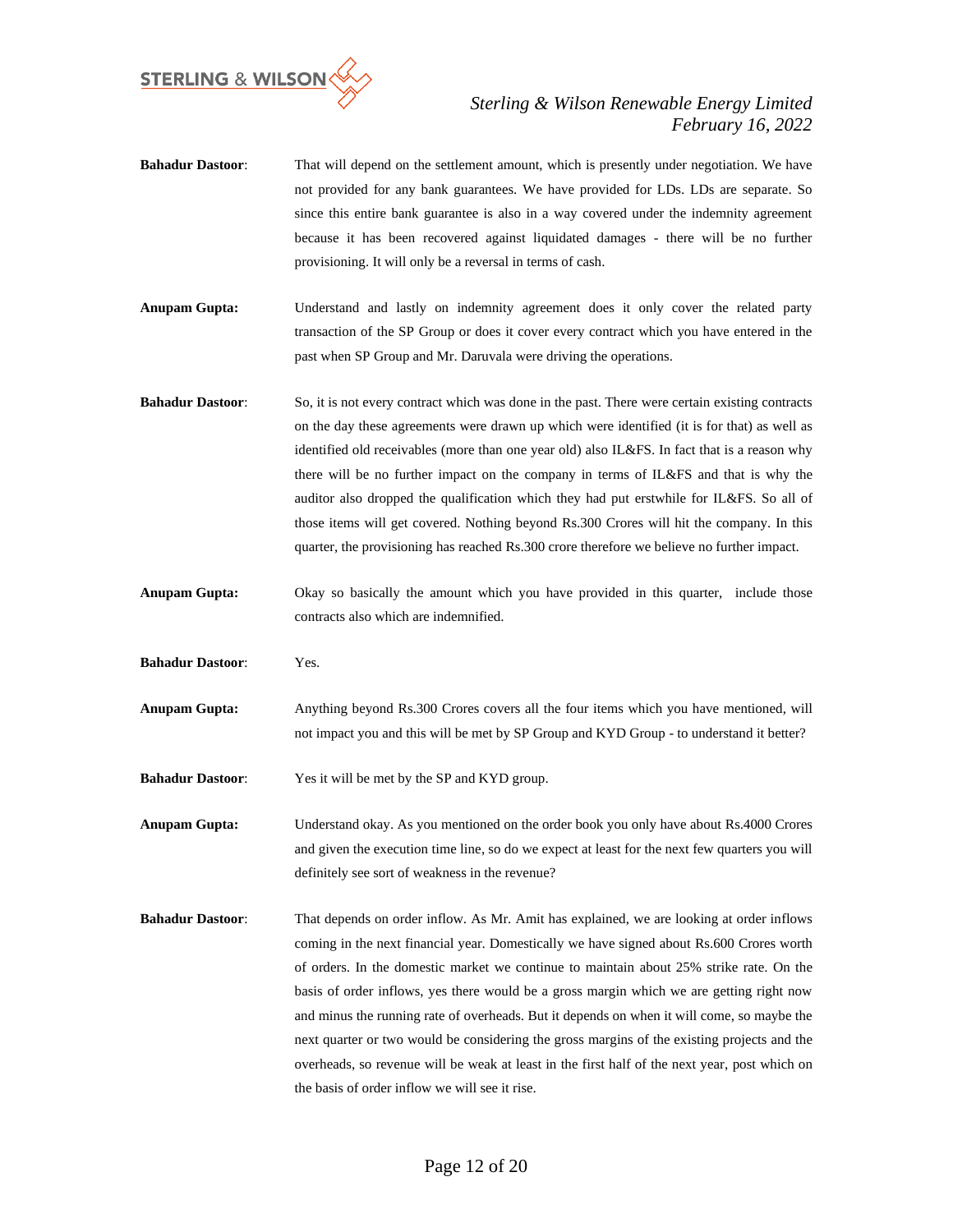

**Anupam Gupta:** Understand and the new orders which you are wining will those be similar in terms of gross margins of 10% which you were doing earlier or it will be significantly lower than that. **Bahadur Dastoor**: As of right now what we have booked is in our median of margins. **Anupam Gupta:** Okay. Understand that is all from my side. **Moderator:** Thank you. The next question is from the line of from Danesh Mistry from Investor First Advisors. Please go ahead. **Danesh Mistry:** Hello hi good morning. I had a couple of questions. The first one is that these liquidated damages that are there - are they from anyone particular geography and what is the reason behind these liquidated damages. **Bahadur Dastoor**: Liquidated damages can be for a variety of reasons, including majorly for delay in completion of the project. What we have provided is not in any single geography, but in various geographies across the world where we felt the provision is necessary. Amit Jain: As Mr. Bahadur has stated these are reasons for the delay in projects and not limited to any particular geography. **Danesh Mistry:** Got it. But are these linked to essentially the solar panel issue. Are they linked to the same problem which is the solar panel prices went up and supply was short and that is why there were delays or what is some other reason behind it? **Amit Jain**: There were multiple reasons. In last couple of year because of the COVID, there were severe bottlenecks and restrictions. The work forces could not be deployed. Whole industry faced severe logistical challenges and the module manufacturing of course got delayed that was for everybody, but there was host of other factors beside that which led to these situations. **Danesh Mistry:** And in Australia I remember last quarter we had a situation where one of the vendors went bankrupt and we had to quickly handle the situation. Are things now settled in Australia which is one of our major geography. **Amit Jain**: Yes, we are settled in Australia and the project execution is happening. Beside the challenges which were there and the impact created by them, we are trying to minimize the impact. But the operations are streamlined and we are on course to complete all our projects.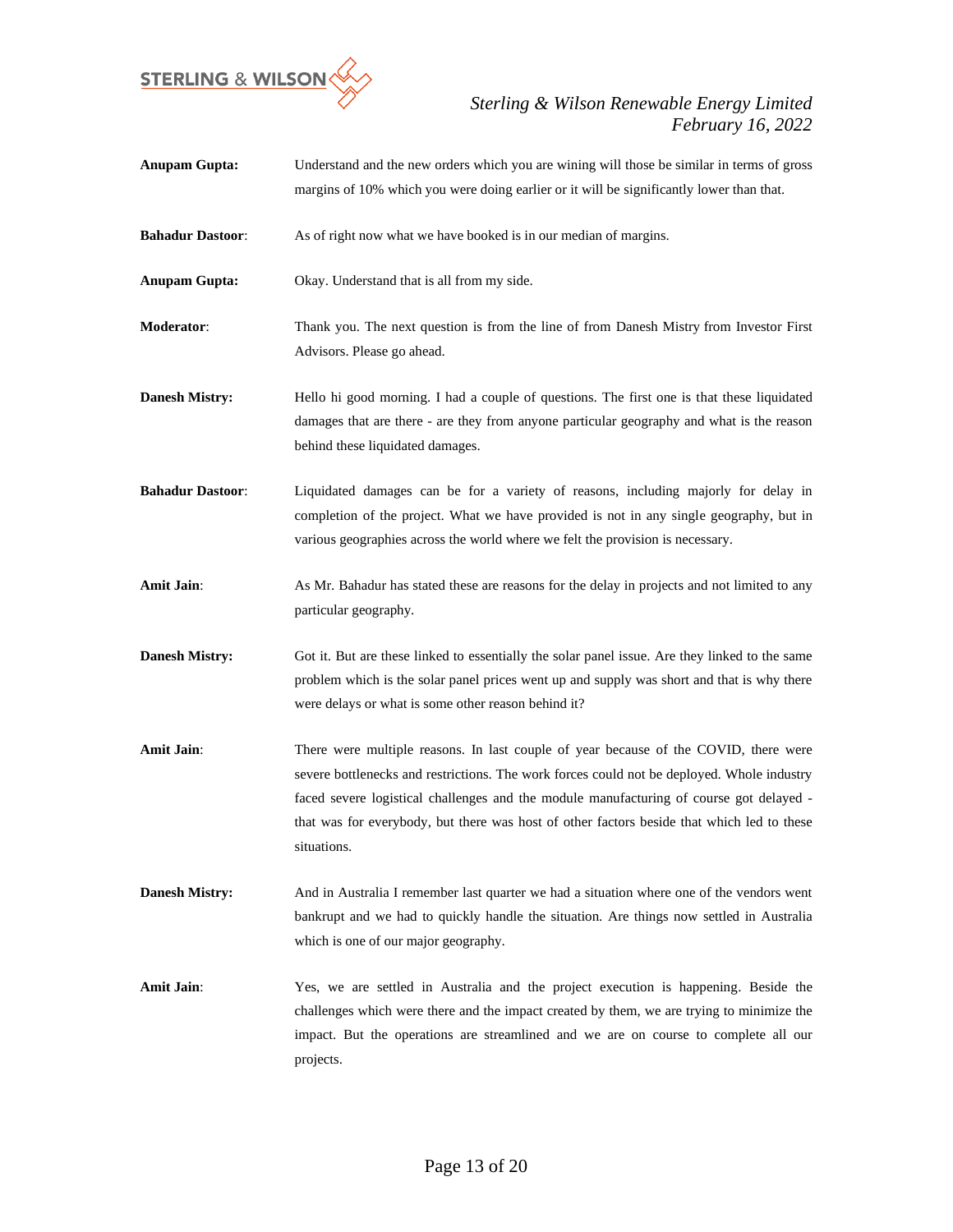

- **Danesh Mistry:** Got it and while we talk on the solar pipeline but we have also indentified other business avenues for our company. So when do we see any pipeline in those avenues fructifying for us?
- **Amit Jain:** The other areas which we have addressed is battery energy storage system (BESS) and energy storage system (ESS) which we see a core growth area for us. There is going to be robust pipeline for those businesses also. And in the next quarter we will provide the size of pipeline and targets given in those particular sectors as well.
- **Danesh Mistry:** And just one last thing. Now that Reliance has come in generally they are quite operator. So do you see some improvements or some changes in the cost structure of the company.
- **Amit Jain:** Right now, the transaction has got just completed and various discussions are happening.
- **Danesh Mistry:** Essentially generally cost structure can be mainly on the fixed cost right, do you see anything that can change on that end?
- **Bahadur Dastoor:** So that is something we are doing on our own anyway, to try and minimize and optimize the overheads as much as possible. So I am talking about the fixed cost structure. As far as procurement is concerned, we are very sure the scale of procurement will only also help us in our project procurements.
- **Danesh Mistry:** Okay thank you Bahadur and thank you Amit and wish you the very best of luck. Thank you very much.
- **Moderator**: Thank you. The next question is from the line of Mohit from DAM Capital. Please go ahead.
- **Mohit:** When you say EPC for solar battery storage system, does it include hydrogen also or it is not under consideration?
- Amit Jain: As we have stated, that battery energy storage and solar is getting to be our core area. When working with the solar project associated with green hydrogen, for now we have not decided whether to move to this green hydrogen space.
- **Mohit:** But are you participating IOCL's green hydrogen tender?
- Amit Jain: No, we are not participating in that. We are working only the solar renewable part associated with the green hydrogen, but per se will not be associated with hardcore green hydrogen implementation.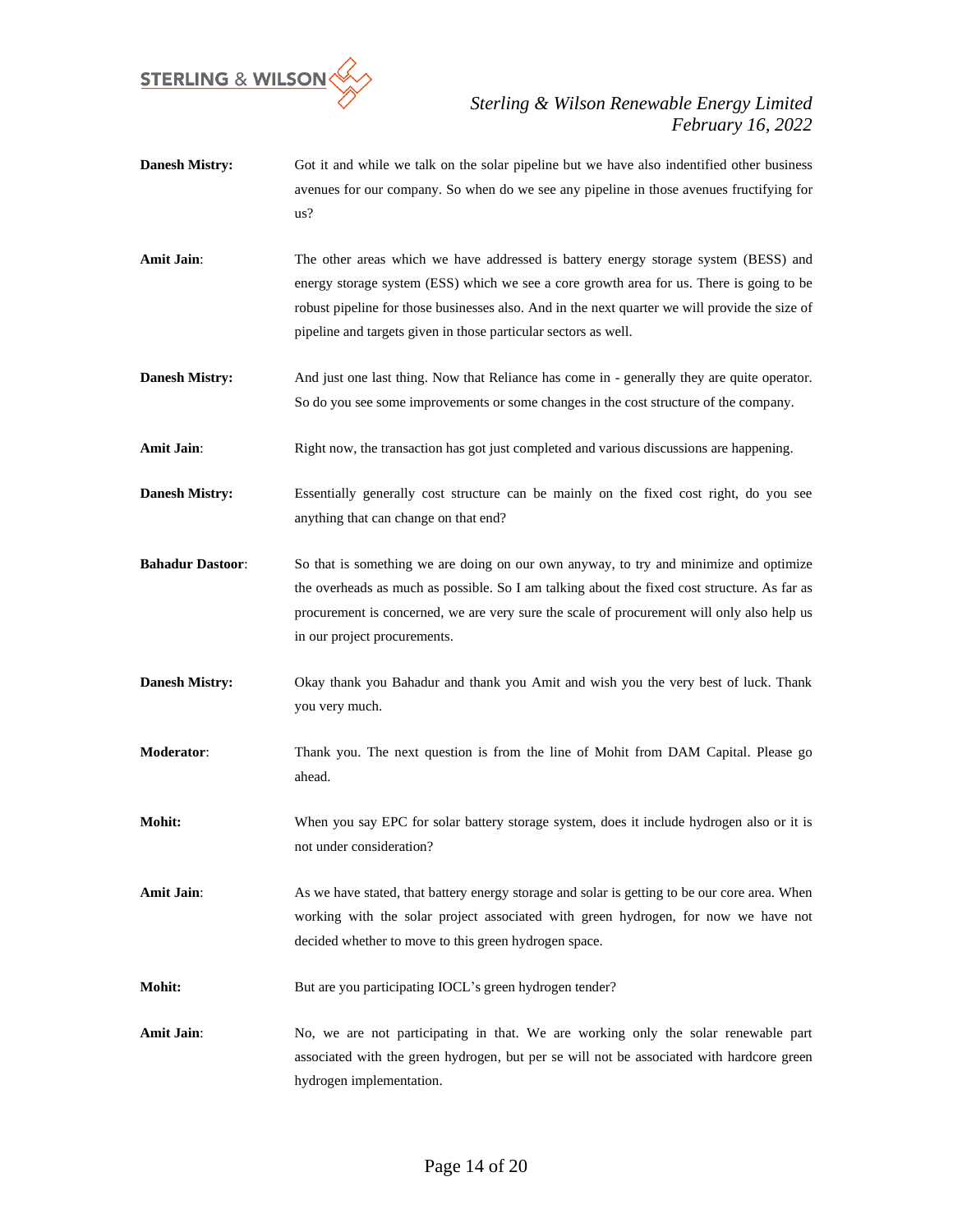

- **Mohit:** Understood Sir. Is it possible to enter into domestic contracts without module pass through. I understand most of the PSUs who give out the contracts are based on your fixed price contract? Is the nature of the contract changing because of industry pressure or can you throw some light?
- Amit Jain: First of all, as we have stated that we are not taking the module risks and wherever the module risk is there, either we pass on to our supplier or otherwise we will not address that particular segment of the market. But definitely, in discussions not only in India but also international market we see a trend, the flexibility and an approach of risk sharing is coming in - whether it is the government or the private player - as far as the modules are concerned. And discussions are happening on various forums on how to mitigate that risk and various risks sharing mechanism can be developed. And under domestic market as of now for us is mainly BOS, module is a pass through and we are not taking any module risk in the Indian market.
- **Mohit:** Given the new change in strategy, can we expect a different profile in terms of order book in the sense your India order book will grow significantly over the tine and other geographies will diminish - is that a fair assumption?
- Amit Jain: The kind of growth ramp up which we foresee in India, definitely we are seeing an uptake in the order book in India. India ramp up would be significant, but that will not come at cost of other geographies. So our strategy and approach is the same. As we have stated, our pipeline in various geographies remain robust and next year we see a significant movement in the contract closures and order booking. So we are not cross cannibalizing market. We are not growing one market at the cost of the other. So India will grow, but at the same time other international markets will continue to grow - our focus will remain the same.
- **Mohit:** So how is the Middle East behaving at this point of time. Are you seeing more orders from Middle East?
- Amit Jain: As we have already informed that Middle East continues to be our market. Middle east pipeline is strong, but in last couple of years we have witnessed very strong competition from Chinese players in middle east market. But what we have seen during the price volatility and module price challenges, a lot of smaller players are suffering huge losses. And companies who have booked projects have suffered massive losses. So we see lot of players getting out of that space and Chinese also taking rational decisions - so we see an opportunity for us in that market. Going forward, the strong players who have delivered on projects like us and have demonstrated their commitment to their clients will also get a major opportunity and boost for their operations in Middle East and African markets.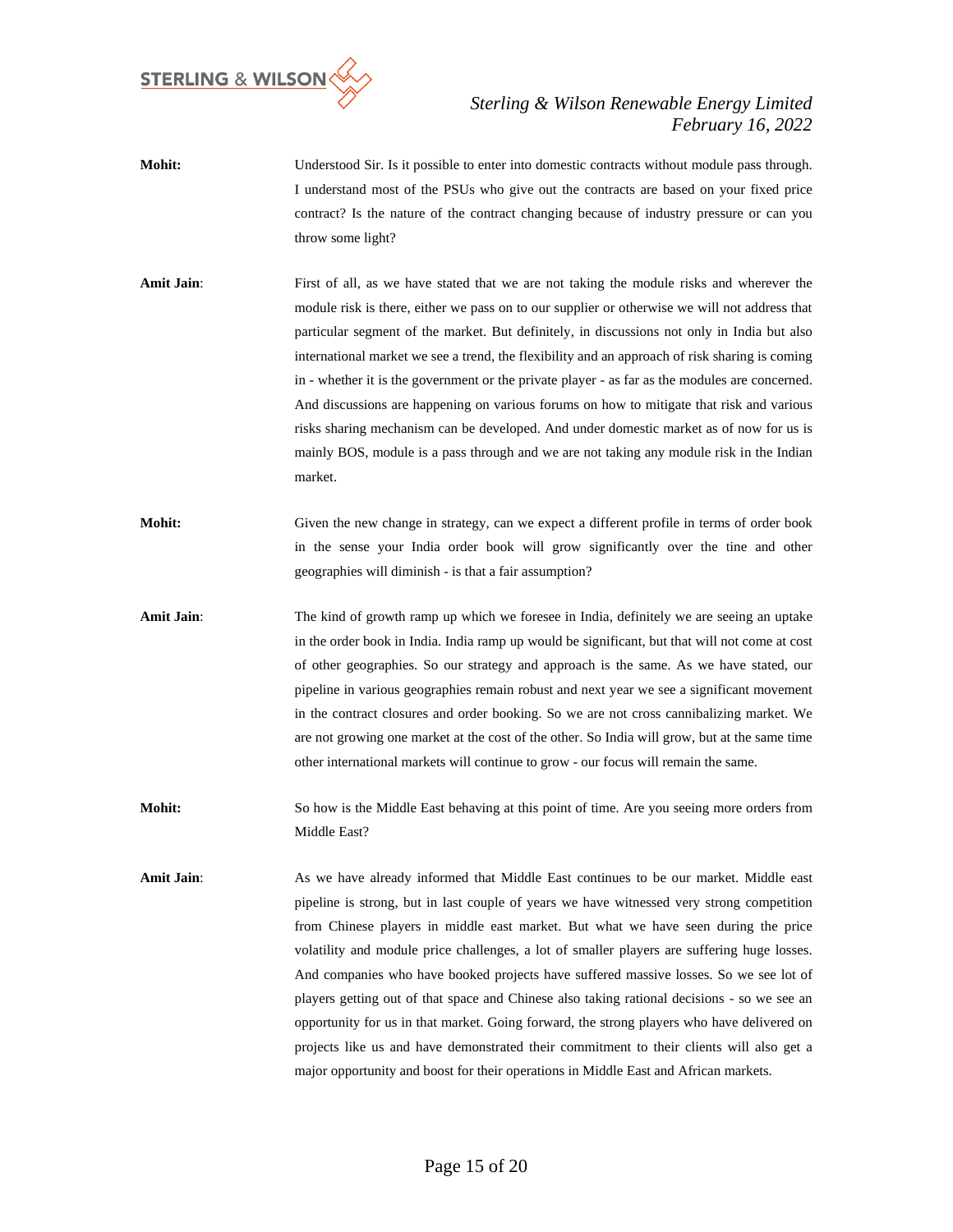

| Mohit:                  | Sir is your new expected EBITDA margin in the new orders which you are booking.                                                                                                                                                                                                                                                                                                                                                                                                                                                                                             |
|-------------------------|-----------------------------------------------------------------------------------------------------------------------------------------------------------------------------------------------------------------------------------------------------------------------------------------------------------------------------------------------------------------------------------------------------------------------------------------------------------------------------------------------------------------------------------------------------------------------------|
| <b>Bahadur Dastoor:</b> | Let us talk about gross margin. So, in our new orders the blended gross margin we intend to<br>keep it the same as what we have given in the past that is between 10% to 11%, which is<br>what we are seeing so far.                                                                                                                                                                                                                                                                                                                                                        |
| Mohit:                  | Understood Sir. Thanks and all the best. Thank you.                                                                                                                                                                                                                                                                                                                                                                                                                                                                                                                         |
| Moderator:              | Thank you. The next question is from the line of Sushil Choksey from Indus Equity<br>Advisor. Please go ahead.                                                                                                                                                                                                                                                                                                                                                                                                                                                              |
| <b>Sushil Choksey:</b>  | I would like to know what kind of synergy Reliance brings to Sterling and Wilson, with<br>growth outlook for next two to three years - besides procurement which you have<br>highlighted.                                                                                                                                                                                                                                                                                                                                                                                   |
| <b>Amit Jain:</b>       | I would like to state that deal has just got completed, discussions are happening on various<br>aspects - so it will be too early to give any specific details on that count. But having<br>Reliance as a promoter will bring significant advantages. Economies of scale and<br>procurement bargaining power which we already have will come in, but it is too early to<br>give any specific details on this aspect.                                                                                                                                                        |
| <b>Sushil Choksey:</b>  | The synergy on procurement is a small part of the business.                                                                                                                                                                                                                                                                                                                                                                                                                                                                                                                 |
| <b>Amit Jain:</b>       | And we will update you in next quarter, the specific details.                                                                                                                                                                                                                                                                                                                                                                                                                                                                                                               |
| <b>Sushil Choksey:</b>  | Can you give an outlook what kind of size of EPC on a global basis and on India would be<br>implemented per year over next five to six years?.                                                                                                                                                                                                                                                                                                                                                                                                                              |
| Amit Jain:              | Globally there will be significant additions, but as we told you that our pipeline continues to<br>be robust - about 19 to 20 giga watt for FY2023 Over the long term view we see the<br>market growing at the rate of 15% CAGR, so we see a robust growth in all the markets<br>including India. In India we see 6 to 8 giga watts per year over next two to three years and<br>then we see an addition of 10 giga watts per year - because the latest targets which has been<br>announced by government of India that calls for 40 watt of additions over next few years. |
| <b>Sushil Choksey:</b>  | Are we being conservative on the domestic front or is it being practical.                                                                                                                                                                                                                                                                                                                                                                                                                                                                                                   |
| Amit Jain:              | Conservative in what sense.                                                                                                                                                                                                                                                                                                                                                                                                                                                                                                                                                 |
| <b>Sushil Choksey:</b>  | The estimates of manufacturing. If you hear Borocil Renewable or any other manufacturer.                                                                                                                                                                                                                                                                                                                                                                                                                                                                                    |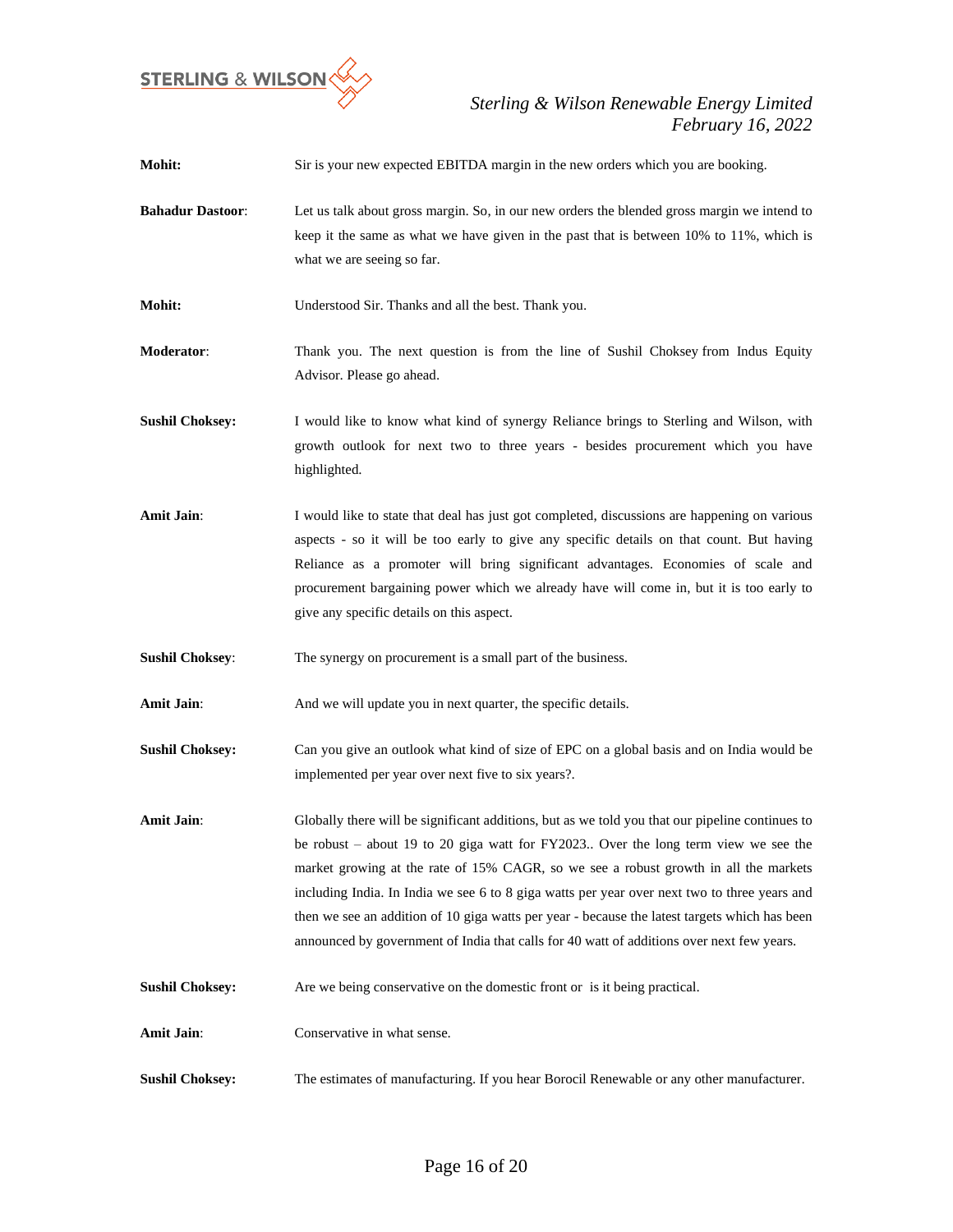

| <b>Amit Jain:</b>       | We are being conservative.                                                                                                                                                                                                                                                                                                                                |
|-------------------------|-----------------------------------------------------------------------------------------------------------------------------------------------------------------------------------------------------------------------------------------------------------------------------------------------------------------------------------------------------------|
| <b>Sushil Choksey:</b>  | And who would you qualify as your nearest competitor in domestic and global basis, the top<br>two, three globally.                                                                                                                                                                                                                                        |
| <b>Amit Jain:</b>       | Globally and domestic there are multiple players. And various markets have various<br>challenges like Middle East, Africa, Chinese. In Europe there are Spanish companies, so as<br>a company we cannot qualify that there is one single company which is a significant<br>challenger to us. So it varies from market to market and it is pretty diverse. |
| <b>Sushil Choksey:</b>  | Thanks a lot. I will await your answer in the next quarter con call.                                                                                                                                                                                                                                                                                      |
| Moderator:              | Thank you. The next question is from the line of Sanjay Kumar from ithought PMS. Please<br>go ahead.                                                                                                                                                                                                                                                      |
| <b>Sanjay Kumar:</b>    | Hi Sir thank you for the opportunity. All my questions have been answered. Just one<br>confirmation, given this jump in capacity addition in India - will the basic custom duty<br>have any effect on us? Where have been procuring for our Indian EPC orders - will that<br>change going forward? Any thoughts on the BCD? That is it.                   |
| <b>Amit Jain:</b>       | For us it is BOS market, so the impact of BCD on module prices will not impact us as far as<br>our contracts are concerned. And there are various arrangements which various developer<br>are working. So I think project pipeline will also remain strong in India and there will be no<br>impact on us for that.                                        |
| <b>Sanjay Kumar:</b>    | Okay Sir thank you.                                                                                                                                                                                                                                                                                                                                       |
| Moderator:              | Thank you. The next question is from the line of Kaushal Dedhia from Axis Bank. Please<br>go ahead.                                                                                                                                                                                                                                                       |
| <b>Kaushal Dedhia:</b>  | So thank you for the opportunity. Most of my questions have been answered. I just wanted<br>to ask on this indemnity agreement that has been signed for this Rs.300 Crores amount. So<br>as I understand, this will be settled in September and then every year going forward - is that<br>right?                                                         |
| <b>Bahadur Dastoor:</b> | Yes the first settlement will be in September 2022. It will be settled on the basis of a<br>settlement with the customer or authority concerned and not on the basis of provision. The<br>company has finished making provisions, so there will be no further impact.                                                                                     |
| <b>Kaushal Dedhia:</b>  | Understood so Sir how long this will continue. Is there an end date for this?                                                                                                                                                                                                                                                                             |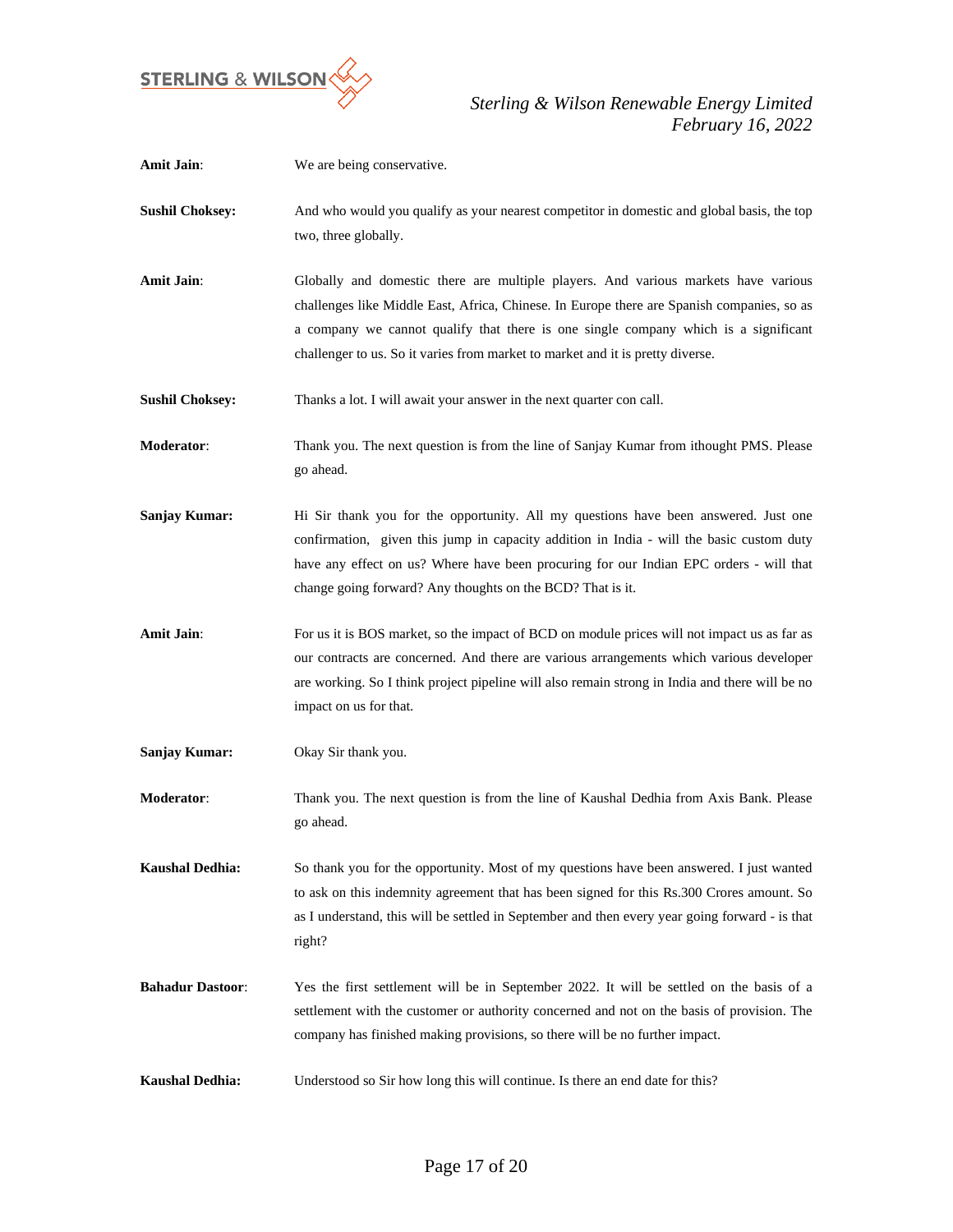

| <b>Bahadur Dastoor:</b> | This will continue for the next, may be 5 to 6 years.                                                                                                                                                                                                                                                                                                                                                                                                                                                                                                                                                                                                                                                                                                                        |
|-------------------------|------------------------------------------------------------------------------------------------------------------------------------------------------------------------------------------------------------------------------------------------------------------------------------------------------------------------------------------------------------------------------------------------------------------------------------------------------------------------------------------------------------------------------------------------------------------------------------------------------------------------------------------------------------------------------------------------------------------------------------------------------------------------------|
| <b>Kaushal Dedhia:</b>  | Okay. Thank you so much.                                                                                                                                                                                                                                                                                                                                                                                                                                                                                                                                                                                                                                                                                                                                                     |
| <b>Moderator:</b>       | Thank you. The next question is from the line of from Danesh Mistry from Investor First<br>Advisors. Please go ahead.                                                                                                                                                                                                                                                                                                                                                                                                                                                                                                                                                                                                                                                        |
| <b>Danesh Mistry:</b>   | Yes thank you taking my question again. Any changes on the Argentina receivables issue? I<br>believe we were talking to the client there for quite sometime.                                                                                                                                                                                                                                                                                                                                                                                                                                                                                                                                                                                                                 |
| <b>Bahadur Dastoor:</b> | The Argentina matter is under abirritation. It is also an item that is covered in the indemnity<br>agreement. The matter is still at the initial stages of arbitration. So the global settlement<br>which we were attempting to do has not worked out. We are right now proceeding with the<br>arbitration.                                                                                                                                                                                                                                                                                                                                                                                                                                                                  |
| <b>Danesh Mistry:</b>   | Alright thank you Bahadur.                                                                                                                                                                                                                                                                                                                                                                                                                                                                                                                                                                                                                                                                                                                                                   |
| Moderator:              | Thank you. The next question is from the line of Shashwat Tandan from Shashwat Textiles<br>Pvt. Ltd. Please go ahead.                                                                                                                                                                                                                                                                                                                                                                                                                                                                                                                                                                                                                                                        |
| <b>Shashwat Tandan:</b> | Can we expect any local procurement of modules from Borocil Renewables or from<br>Reliance New Energy instead of Chinese modules?                                                                                                                                                                                                                                                                                                                                                                                                                                                                                                                                                                                                                                            |
| <b>Bahadur Dastoor:</b> | Are we talking of the domestic market or the international market.                                                                                                                                                                                                                                                                                                                                                                                                                                                                                                                                                                                                                                                                                                           |
| <b>Shashwat Tandan:</b> | For Sterling & Wilson, as a procurement model - because I believe we also suffered from<br>logistics cost of supplying from China to Australia when logistics cost went through the<br>roof. So as a strategy can we think about getting those procured from Jamnagar (Reliance<br>New Energy Limited) for plants or Borocil Renewables for global supply?                                                                                                                                                                                                                                                                                                                                                                                                                   |
| <b>Bahadur Dastoor:</b> | Procurement from Reliance would be a natural progression of what has happened with the<br>organization. So I do not really think I need to answer that question. This is given. Now that<br>will obviously give us much more dependable supplier who is also our investor. The point<br>about the domestic market - we do not procure modules domestically. As far as<br>international markets are concerned, we need economies of scale and someone like Reliance<br>of course is totally a different thing. But erstwhile Indian suppliers are not able to compete<br>with the Chinese in terms of scale, forcing us to buy from Chinese. As procurement from<br>India will increase on the basis of supply in India, yes then that is a completely different<br>question. |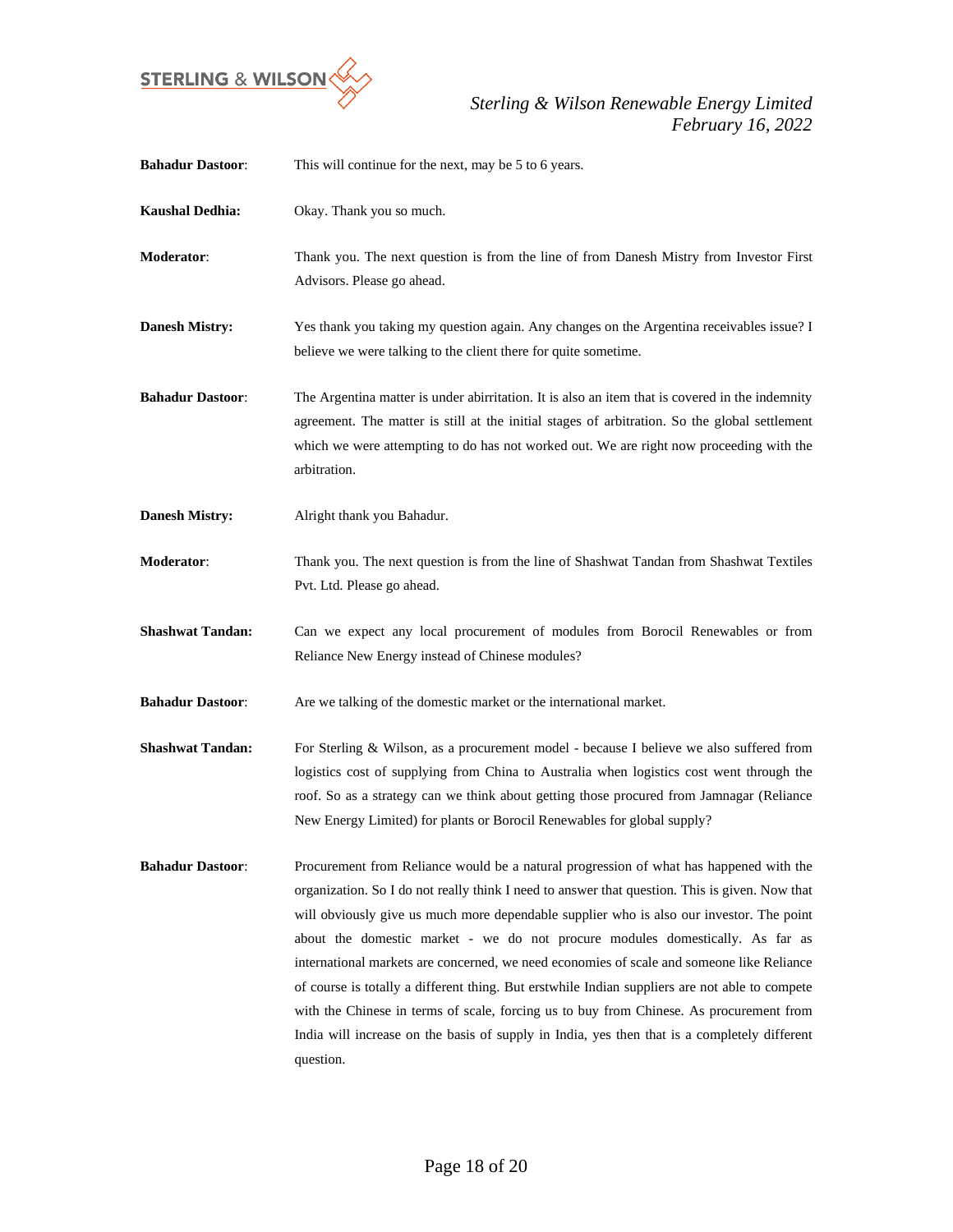

Amit Jain: That is correct Bahadur because that total depends upon the capacity addition in coming years in India. We are witnessing movement towards that. That will take sometime and till that time we have to work on the international procurement model which is already in place..

**Shashwat Tandan:** Okay thank you.

**Moderator**: Thank you. The next question is from the line of Niraj Dewan an individual investor. Please go ahead.

**Niraj Dewan:** Good morning and thank you for this opportunity. My question is with respect to slide #4 strategy point #2 you mentioned that you will diversify into project development. So does it mean that you will be bidding for projects in the future in those geographies. What is exactly the thinking behind this? Thank you.

**Amit Jain:** Actually what we have seen the trend in EPC market is to improve upon the margins. All the EPC players are opting to develop. So this can be with or without option. In some of the markets like US, Australia you can develop the project without going for bidding for it. But some of the markets in Europe you have to go for capacity allocation and after the allocation of capacities only you can develop the project. So both the models will be there – with bidding and without bidding. And as of now which we have indicated and we are starting that model in Europe, it will be started with capacity allocation bidding, but there is no tariffs fixed for that. It is just getting the bids for getting the capacity. And having said that I would like to clarify that we continue to operate on our asset light model and this is just to secure exclusive EPC right and driving our margins and this development right will be flipped to the ultimate owner before start of the construction. We are not looking at becoming investors in any stage in that.

**Niraj Dewan:** So you said before start of construction, you we will be flipping into the eventual investor.

**Amit Jain**: Yes, we will be flipping - because our job is to get the capacity, develop the project, bring it to implementation stage and ultimately yes we will be flipping it to the ultimate investor.

**Niraj Dewan:** So this would not entail large amount of capital commitment in that case.

**Amit Jain**: It will not entail that kind of capital commitment. It will entail commitment but not capital funds.

**Niraj Dewan:** Thank you very much.